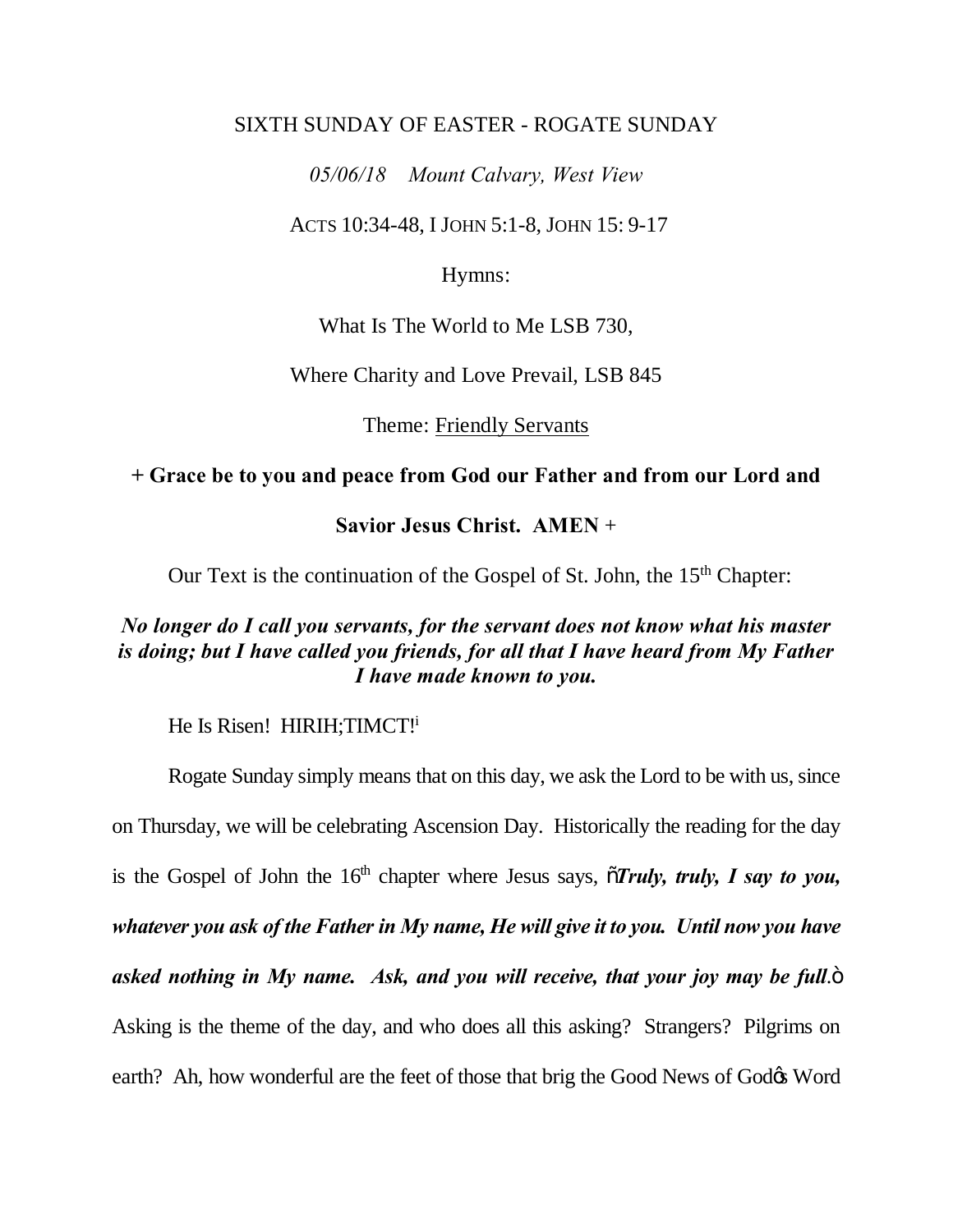as we celebrated last week, for today we learn that we are not servants, but friends.

So, of course you would want our Sermon Hymn to be  $\delta$ What a friend we have in Jesus, ö and well it would be, that is until I changed it to the one we have today,  $\delta$ Where Charity and Love Prevail. $\ddot{o}$ <sup>ii</sup> I did this for a number of reasons, but the main reason is that it fits the purpose of the readings for today so well. For Bible Class, we take the readings for the day and see how they relate to one another given the particular Sunday they have been assigned to. Perhaps I should incorporate the Sermon Hymn pick as well, for this hymn pretty much says it all concerning what Jesus is telling His disciples this day giving us the new commandment to love one another. I will not redo the hymn here; you can read it again at your leisure. Just suffice to say *Es ist dort*: it is in there.

As I said earlier, this is a continuation of last Sundays *o* reading, where we are to abide in Jesus and He will abide in us. Abiding in Jesus simply means to remain in His Words, believe and trust in Him above all things, and by all means, remain there! Do not be seeking ways to find a new salvation, do not be trying to tell Him how to do the saving grace we so desperately need. Remain in Him and He in you and by Godos grace alone you will be at peace, knowing your forgiven by the blood shed on the cross, and saved by faith alone and not in the works you have done. Christianity is not a works righteous religion, even though many have made it out to be such, but hear again the great comfort our Lord teaches,  $\tilde{o}$ *No longer do I call you servants*, $\ddot{o}$  When did He ever call us servants? Well, for the longest time the Jews had been teaching that you needed to prove your worth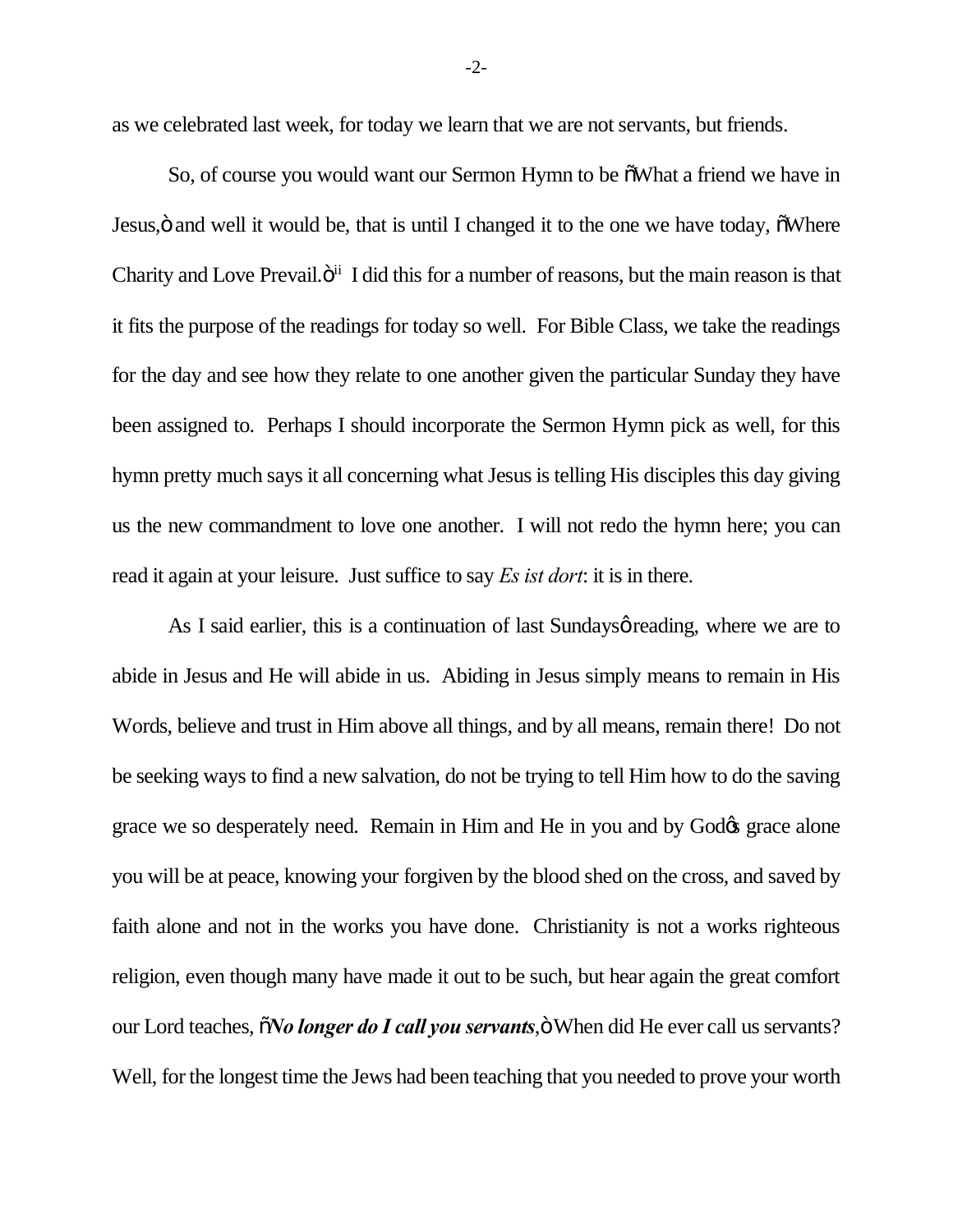to God before you could even possibly believe you are in His good graces. After all, the Lord blessed the wealthy, and the poor had been struck down by God. Their evidence was when Jesus said,  $\tilde{o}$ *Truly, I say to you, only with difficulty will a rich person enter the kingdom of heaven.*  $\ddot{\text{o}}$  And the response of the disciples was of dismay,  $\ddot{\text{o}}$ *Who then can be saved*?" The Jews were teaching that God obviously favors the temporally blessed so of course the disciples wondered, why is it hard for the rich to enter the salvation of God. Recall also when the disciples came upon the man born blind, and asked of Jesus,  $\tilde{\sigma}$ Rabbi, who sinned? This man or his parents that he was born blind? $\tilde{\sigma}$  To which Jesus gave the perfect answer to every problem in life, "*It was not that this man sinned or his parents, but that the glory of God may be shone in his life.*"

The great comfort is that when we try to earn our spot before God, we are faced with such an impossible task that we literally break down and confess before Almighty God that we do have no worthiness in us, and that there is nothing good that redeems us. We must turn to God and ask for forgiveness and ask Him what we can do for salvation. The comfort is that Jesus responds,  $\tilde{o}I$  have done all that is necessary for salvation. It is finished, the Father has accepted My sacrifice, and you are now forgiven. To make this even more comforting, *No longer do I call you servants for the servant does not know what his master is doing*; I have revealed to you what the Father has done, I have shone you the empty tomb, and *I now call you friends*.

Friends you are, through your baptism, being called a child of God. Friends you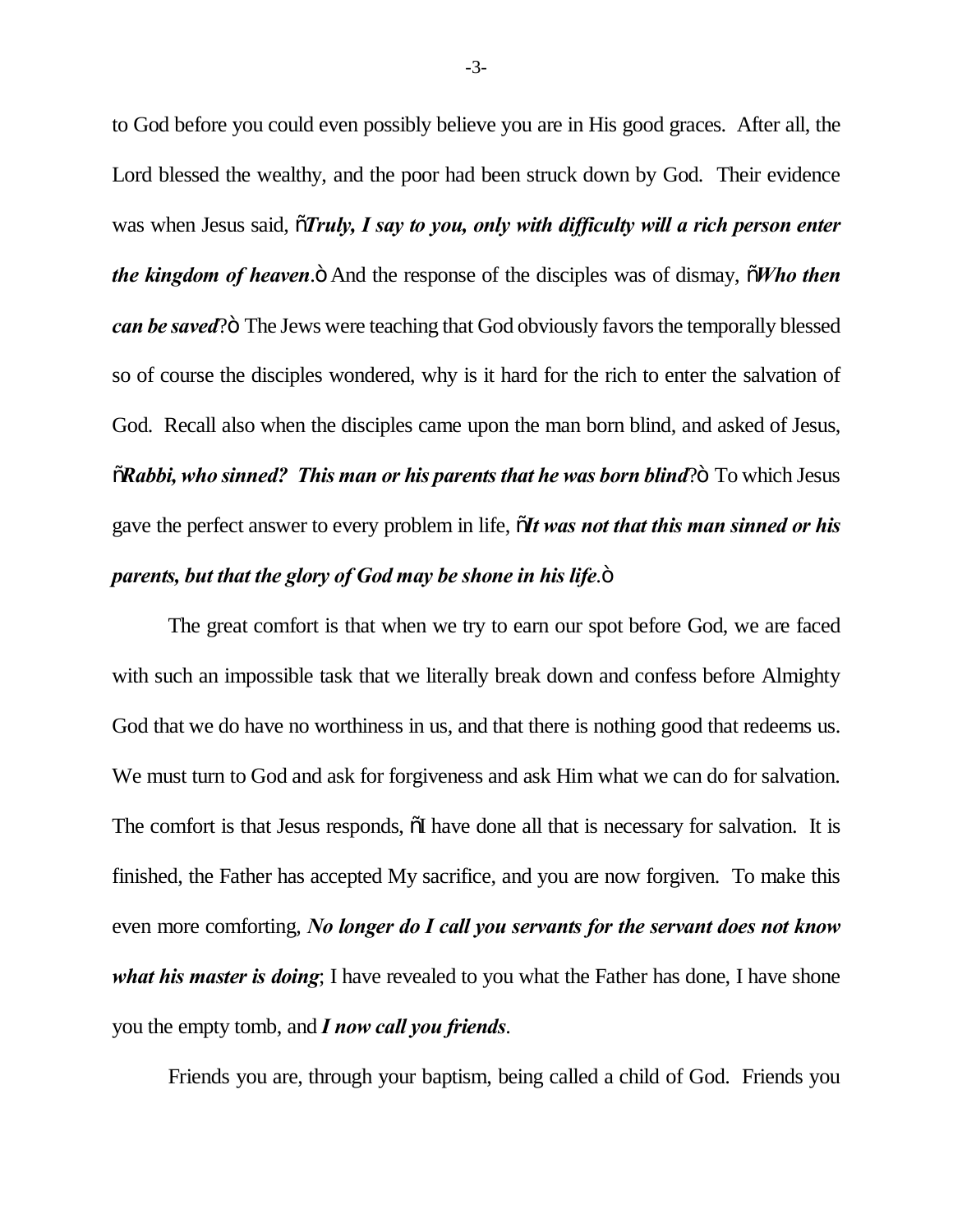are in coming to the services of God $\alpha$  House and receiving the very Body and Blood by faith in His name. Friends you are in trusting in Christ above human reason and worldly thoughts. The world wants to follow its own way, and it desires to show how it can give a better comfort by forgetting the commands of God, ignoring hell, and telling God He has to forgive because He is love. God is love, but the love of God is that we trust in Him above all things not telling God how He will adjust to us. The Love of God is that He receives us through the Sacraments of Baptism, just as He did to the Jews and gentiles in our Acts reading today. Many were saved not because they told God how He will save, but accepted the Salvation of Christ Jesus alone, and were baptized in His name.

Being baptized simply means you are a child of God, made so by faith alone. Not a servant, but a friend who desires more people to know your great friend. When you have a good friend, you tell people how nice they are, or friendly, or how they will help in any way they can. Jesus is all this and more, so with His forgiveness, we truly do overcome the world in all its vaunted pleasures. Ah yes, Hymn 730, What is the World to Me! The world tries to convince me that this is a wonderful place, but it is nothing compared to Heaven, and you do not want to miss that. So as children of God, as friends of Jesus, we love God and obey His commandments, not because they are harsh and mean, but because they are for our good and comfort.

Indeed, having Jesus is having a joy that surpasses all understanding. When we trust in God above all things, including ourselves, then we have comfort and peace that is

-4-